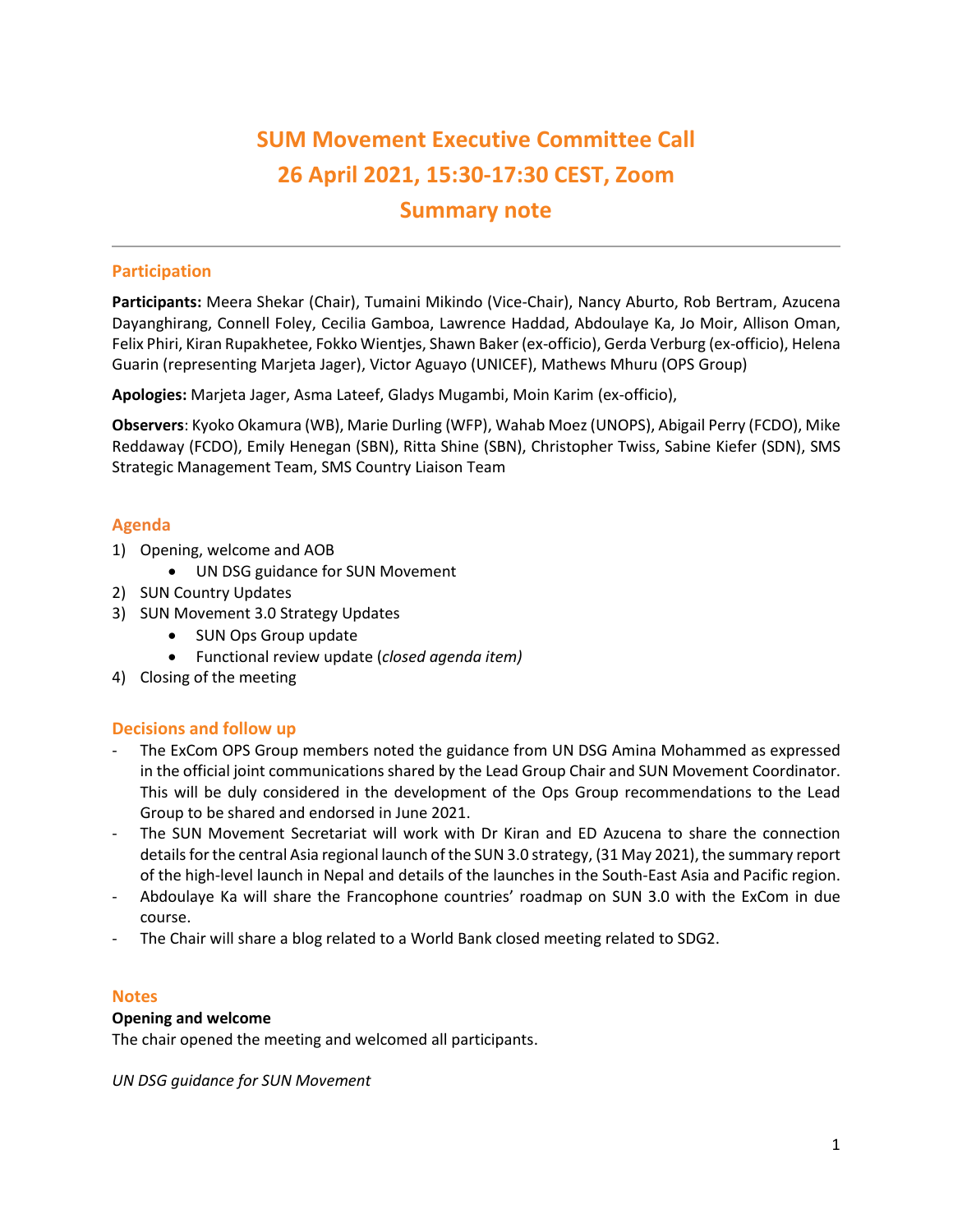Victor Aguayo (UNICEF) joined the ExCom meeting on behalf of the Lead Group Chair and briefly presented an overview of recent bilateral discussions between the UN Deputy Secretary-General Amina Mohammed and (1) the Lead Group Chair, UNICEF ED Fore and (2) the SUN Movement Coordinator. In the discussion between the UN DSG and the Lead Group Chair it was agreed that the SUN Movement is a unique initiative that should be independently led by a Coordinator with UN Assistant Secretary General status rather than 'brought back to the agency'. The Lead Group Chair and the SUN Movement Coordinator fully agreed with the steer of the UN DSG that '*SUN Movement must retain a lean governance architecture at global level that allows the Movement to focus its collective expertise and resources on the delivery of results at country level, while strengthening the links with other global initiatives to deliver on the Sustainable Development Goals'*. The Lead Group Chair and Coordinator proposed to the UN DSG that the '*Lead Group maintain its Terms of Reference, as they reflect the dual role of the Lead Group: strategic direction and advocacy'*. They agreed '*to reduce progressively the number of members of the Lead Group and ensure that SUN member countries are increasingly represented*.' This has been communicated in joint letters from the Lead Group Chair and SUN Movement Coordinator to the UN DSG (1 April) and to the chairs of the SUN Ops Group -Jo Moir, Alison Oman, Asma Lateef and Tumaini Mikindo (8 April). The ExCom Ops Group members noted the guidance which will be duly considered in the development of the Ops Group recommendations to the Lead Group to be shared and endorsed in June 2021.

#### **SUN Country Updates**

Dr. Kiran Rupakethee provided an update on behalf of the central Asian region about the high-level launch of the SUN 3.0 strategy which involved members of the National Planning Commission, the National UNICEF office, and the head of EU delegation in Nepal. The launch helped build government commitment and initiated a dialogue related to implementation and required support. A smart framework for implementation which will reflect the recommendations of the OPS group will be developed. The full summary report of the launch will be shared with the ExCom. The central Asia regional launch of SUN 3.0 strategy will take place on 31 May 2021, 14:00 (Nepal time).

ED Azucena Dayanghirang from the Philippines provided an update on behalf of the south-east Asian and Pacific region. She flagged the importance of recognising the impact of COVID-19 and the related challenges. In response, the Philippines' National Nutrition Council (NNC) took several actions including: provision of two advisories to stress the importance of continuous nutrition services to vulnerable populations; a rapid nutrition assessment survey and a pilot training on nutrition in emergencies and information. The NNC also launched a focused dietary supplementation program for pregnant women and used social media and innovative platforms to disseminate nutrition advisories. The Philippines MSP has designated Cabinet Secretary Nograles from the Office of the President as an advisor for SUN Philippines and a collaboration focal point. A partnership with the World Bank for a 200 million USD project will start next year. Micro, small and medium enterprises (MSMEs) have been invited as members of the SBN in the Philippines. ED Dayanghirang also participated in the Philippines delegation in the UN Commission on Population and Development's 54<sup>th</sup> session where she delivered a statement related to the burden of malnutrition. A SUN 3.0 launch for the southeast Asia and Pacific region and a national launch for the Philippines will take place in May 2021.

In addition, on behalf of the Francophone Africa region, Abdoulaye Ka shared that the roadmap for the implementation of SUN 3.0 is nearly finished and will be shared with the ExCom. The Chair shared that there was a productive, high-level closed-door meeting about SDG2 with ministers of finance at the World Bank spring meeting and that they will share a blog.